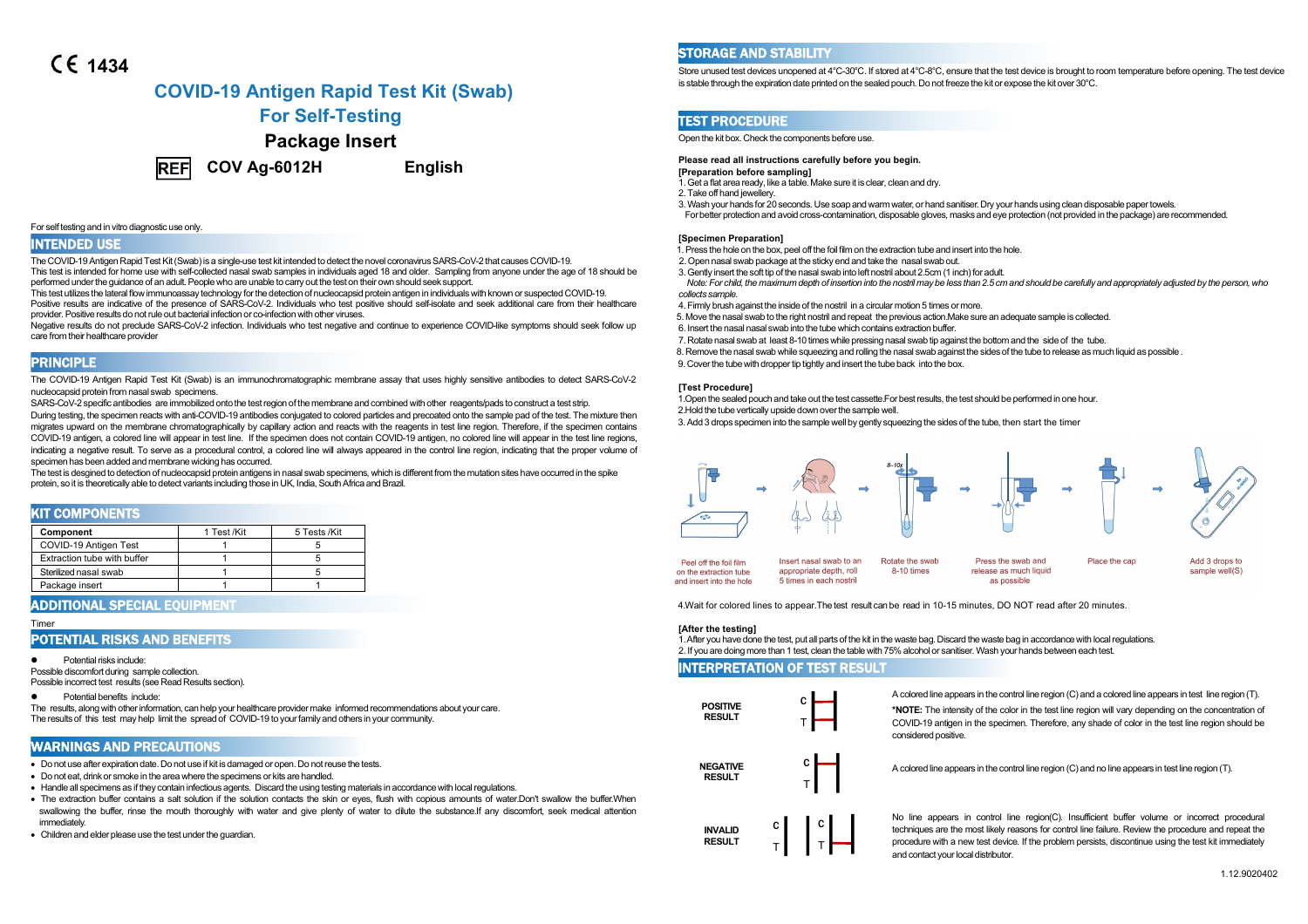# **BUILT-IN CONTROL**

This test contains a built-in control feature, the C line on the test. The C line develops after adding sample solution. Otherwise, review the whole procedure and repeat testwith a new device.

### WHAT SHOULD I DO AFTER TEST

| If the test result is<br>positive | There is currently a suspicion of a COVID-19 infection<br>Contact your doctor / general practitioner or the local health department immediately<br>⋗<br>Comply with local quidelines for self-isolation<br>To have a PCR confirmatory test performed<br>⋗                                                           | Swab |
|-----------------------------------|---------------------------------------------------------------------------------------------------------------------------------------------------------------------------------------------------------------------------------------------------------------------------------------------------------------------|------|
| If the test result is<br>negative | Continue to comply with all applicable rules regarding contact with others and protective measures<br>An infection may also be present if the test is negative<br>⋗<br>If it is suspected, repeat the test after 1 - 2 days, as the coronavirus cannot be accurately detected in all<br>⋗<br>phases of an infection | Swab |
| If the test result is<br>invalid  | Possibly caused by incorrect test execution<br>Repeat the test<br>⋗<br>If the test results remain invalid, contact a doctor or a COVID-19 test center<br>⋗                                                                                                                                                          | Swab |

*Note: Do not take any decision of medicalrelevance without first consulting your medical practitioner*

### PERFORMANCE CHARACTERISTICS

1. Limit ofDetection: The Limit ofDetection (LoD)was determined byevaluating different dilutions of heat inactivatedSARS-CoV-2 virus. LoDis defined as the virus concentration - 1.3 x 10<sup>2</sup> TCID<sub>50</sub>/mL at which a minimum of 19 replicates out of 20 generate a Reactive result.

2. High-dose Hook Effect: No hook-effect was observed at 3.33X10<sup>6</sup> TCID<sub>50</sub>/mL of inactivated SARS-CoV-2 virus culture.

3. Clinical study: A comparison was conducted with RT-PCR, according the test data listed below table, the Relative Sensitivity is 96.4% (212/220), the Relative Specificity is 100%(200/200) and the overall agreement is 98.1% ((212+200)/420).

|                  |          |     | PCR result        |       |  |
|------------------|----------|-----|-------------------|-------|--|
|                  |          |     | Positive Negative | Total |  |
|                  | Positive | 212 |                   | 212   |  |
| Safecare<br>Test | Negative | 8   | 200               | 208   |  |
| Total            |          | 220 | 200               | 420   |  |

4. Cross-reactivity: Cross-reactivity studies are performed to demonstrate that the testdoes not react with the following microorganisms in the table below at concentration of 1x10<sup>5</sup> TCID<sub>50</sub> /mL for viruses and 1x10<sup>5</sup> CFU/mL for bacteria.

| Human metapneumovirus (hMPV) Human parainfluenza virus 1 Adenovirus |                                         |             | Bordetella pertussis   | Streptococcus pneumoniae   |    |
|---------------------------------------------------------------------|-----------------------------------------|-------------|------------------------|----------------------------|----|
| Human coronavirus OC43                                              | Human parainfluenza virus 2 Rhinovirus  |             | Chlamydia pneumoniae   | Streptococcus pyogenes     | EC |
| Human coronavirus 229E                                              | Human parainfluenza virus 3 Enterovirus |             | Haemophilus influenzae | Mycobacterium tuberculosis |    |
| Human coronavirus NL63                                              | Human parainfluenza virus 4 Influenza A |             | Legionella pnuemophila | Staphylococcus aureus      |    |
| <b>Respiratory Syncytial Virus</b>                                  | MERS                                    | Influenza B | Mycoplasma pneumoniae  | Candida albicans           |    |
|                                                                     |                                         |             |                        |                            |    |

5. Interference: The following endogenous interference substances were evaluated at the concentrations listed and no effectwas found.

Whole blood (2%), three OTC nasal sprays (10%), three OTC nasal drop (25%), three nasal mouthwashes (25%), 4-Acetamidophenol (10mg/mL), Acetylsalicylic acid (20mg/mL), Chlorpheniramine (5 mg/mL), Dextromethorphan (10mg/mL), Diphenhydramine (5mg/mL), Ephedrine (20mg/mL), Guaiacol glyceryl ether (20mg/mL), Oxymetazoline (10mg/mL), Phenylephrine (100mg/ml), Phenylpropanolamine (20mg/mL), Oseltamivir Phosphate (10mg/mL),<br>Mupirocin (10mg/mL),Vitamin A (10%), D-Panthenol (10%)

# LIMITATIONS AND POSSIBLE ERRORS

1.The COVID-19 Antigen Rapid Test Kit (Swab) is intended for use as a self-test and may only be used for qualitative detection of SARS-CoV-2 antigens. The colour intensity of a positive line shall not be evaluated as quantitative or semi-quantitative.

2. The COVID-19 Antigen Rapid Test Kit (Swab) should be only for the detection of SARS-CoV-2 antigen, not for any other viruses or pathogens.

3.The performance was evaluated using the procedures provided in this product insert only. Modifications to these procedures may alter the performance of the test.

4. A negative result does not exclude the possibility of COVID-19 infection

5. The results obtained with this assay, especially in the case of weak test lines which are difficult to interpret, should retest or go to a medical institution for testing.

6. The test is intended for infection detection and not for determine infection status.The test is used for the auxiliary diagnosis of patients with the COVID-19 and can not be used as the sole diagnostic indicator of whether the test subject is infected with the COVID-19.

### **ACCESSORIES**

| Accessory         | Manufacturer                                                                                                                             | <b>EC Representative</b>                                                                                       | <b>CE Mark</b>        |
|-------------------|------------------------------------------------------------------------------------------------------------------------------------------|----------------------------------------------------------------------------------------------------------------|-----------------------|
| Swab A            | Jiangsu Changfeng Medical Industry Co., Ltd.<br>Touqiao Town, Guangling District Yangzhou,<br>Jiangsu 225109 P.R. China.                 | Llins Service & Consulting GmbH<br>Obere Seegasse 34/2.69124 Heidelberg<br>Germany                             | 0197<br>acc.93/42/EEC |
| Swab B            | Goodwood Medical Care Ltd.<br>1-2 Floor, 3-919 Yonzheng Street, Jinzhou District,<br>Dalian 116100 Liaoning, China                       | CMC Medical Devices & Drugs S.L.<br>C/Horacio Lengo<br>No.18, CP29006, Málaga, Spain                           | 0197<br>acc.93/42/EEC |
| Swab <sub>C</sub> | CITOTEST LABWARE MANUFACTURING<br>CO.Ltd.<br>No.339 Beihai West Road, Haimen, 226100<br>Jiangsu P.R. China                               | Wellkang Ltd<br>Enterprise Hub, NW Business Complex, 1<br>Beraghmore Road, Derry, BT48 8SE<br>Northern Ireland | 0197<br>acc.93/42/EEC |
| Swab D            | Jiangsu HanHeng Medical Technology Co., Ltd.<br>16-B4,#1 North Qingyang Road, Tianning District,<br>Changzhou, 213017 Jiangsu P.R. China | Luxus lebenswelt GmbH<br>Koshstr.1,47877, Willich, Germany                                                     | 0197<br>acc.93/42/EEC |
| Swab E            | Jiangsu Rongye Technology Co., Ltd<br>Tougiao Town, Yangzhou City, 225109 Jiangsu,<br>P.R.China                                          | Riomavix S.L.<br>Calle de Almansa 55,1D, Madrid 28039<br>Spaiin                                                | 0197<br>acc.93/42/EEC |

### INDEX OF SYMBOLS

|                   | Do not reuse                                        | <b>IVD</b>               | For in vitro diagnostic use only      |
|-------------------|-----------------------------------------------------|--------------------------|---------------------------------------|
| $4^{\circ}C^{-1}$ | Stored between 4-30°C                               | Ŀ                        | Consult instruction for use           |
| 举                 | Keep away from sunlight                             | LOT                      | Lot number                            |
|                   | Use-by date                                         | $\overline{\mathcal{L}}$ | Contains sufficient for <n> tests</n> |
| لممم              | Manufacturer                                        | ᄴ                        | Date of Manufacture                   |
| <b>STERILEEO</b>  | Sterilized using ethylene oxide                     | STERILE <sup>R</sup>     | Sterilized using irradiation          |
| EC<br>REP         | Authorized Representative in the European Community | 1434                     | CE Mark                               |



Safecare Biotech(Hangzhou) Co., Ltd. Building 2/203, No.18 Haishu Rd, Cangqian Sub-district<br>Vulgare District Hangmhau, 211121, China Yuhang District, Hangzhou, 311121, China Building 2/203, No.18 Haishu Rd, Cangqian Sub-district<br>
Yuhang District, Hangzhou, 311121, China<br>
Tel/Fax: +86 571 81389219 Email: admin@safecare.com.cn Tell.:+49 54

Erlenweg 13, 49076 Osnabrück, Germany Tel.:+49 541 9116706 Email:info@nic-industry.com

VersionNo.: 02 Revision Date: 2021.11.24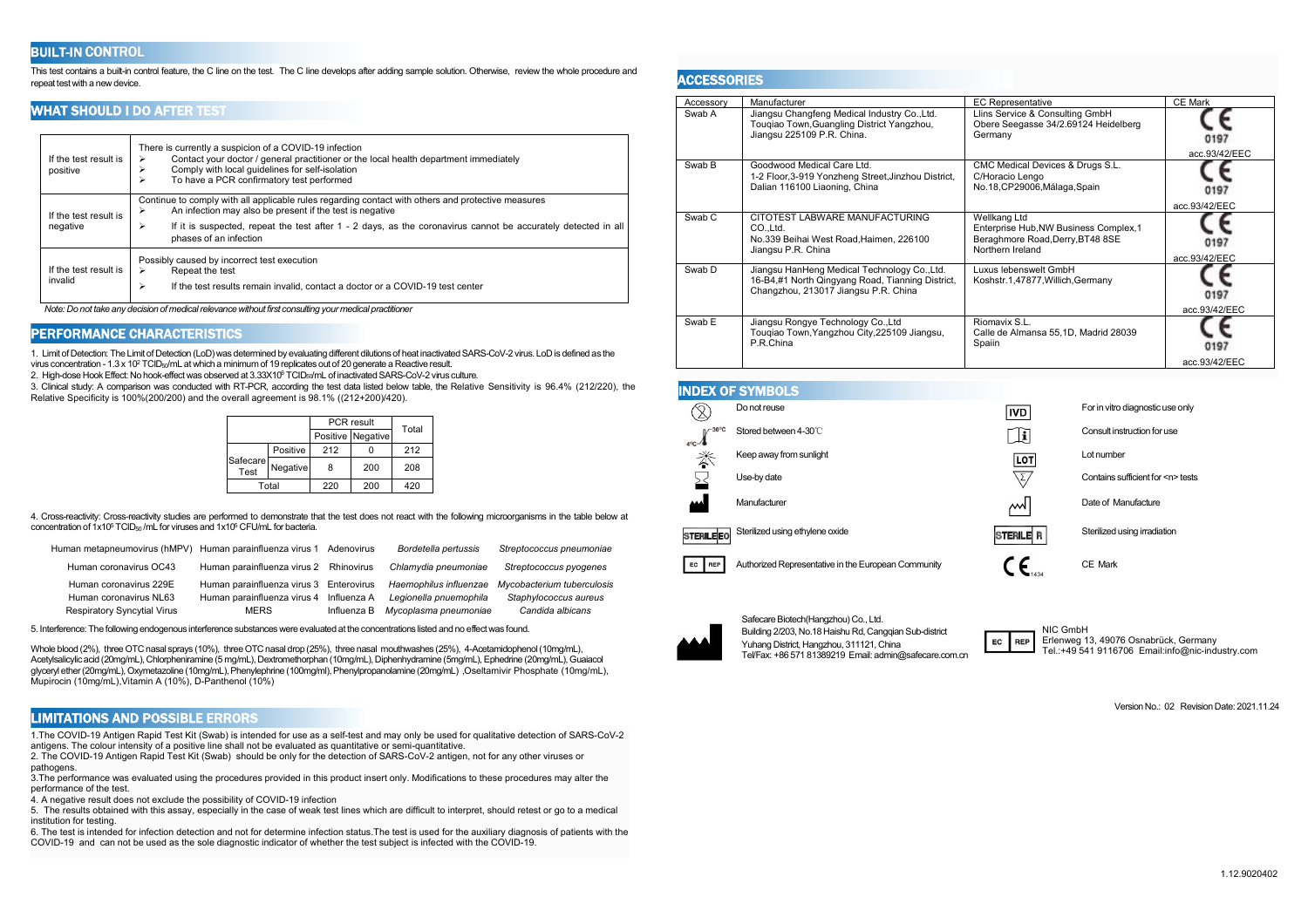# **1434**

# **COVID-19 Antigen-Schnelltestkit (Abstrich)**

# **Zum Selbsttest**

# **Packungsbeilage**



**COV Ag-6**012H Deutsch

Nur für Selbsttests und die In-vitro-Diagnostik geeignet.

# BESTIMMUNGSGEMÄ**ẞ**ER GEBRAUCH

Das COVID-19 Antigen-Schnelltestkit (Abstrich) ist ein Einwegtest zum Nachweis des neuen Coronavirus SARS-CoV-2, das COVID-19 verursacht.

Dieser Test ist für den Heimgebrauch mit selbst gesammelten Nasenabstrichen bei Personen ab 18 Jahren bestimmt. Die Entnahme von Proben bei Personen unter 18 Jahren sollte unter der Aufsicht eines Erwachsenen erfolgen. Menschen, die nicht in der Lage sind, den Test selbst durchzuführen, sollten sich Unterstützung suchen.

Dieser Test nutzt die Lateral-Flow-Immunoassay-Technologie zum Nachweis von Nukleokapsidprotein-Antigen bei Personen mit bekanntem COVID-19 oder bei Verdacht.

Positive Ergebnisse sind ein Hinweis auf das Vorhandensein von SARS-CoV-2. Personen, die positiv getestet wurden, sollten sich selbst isolieren und ihren Gesundheitsdienstleister um zusätzliche Hilfe bitten. Positive Ergebnisse schließen eine bakterielle Infektion oder eine Co-Infektion mit anderen Viren nicht aus.

Negative Ergebnisse schließen eine SARS-CoV-2-Infektion nicht aus. Personen, die negativ getestet wurden und weiterhin COVID-ähnliche Symptome haben, sollten sich an ihren Arzt wenden.

### PRINZIP

Das COVID-19 Antigen-Schnelltestkit (Abstrich) ist ein immunchromatographischer Membrantest, der hochempfindliche Antikörper zum Nachweis des SARS-CoV-2-Nukleokapsidproteins aus Nasenabstrichproben verwendet.

SARS-CoV-2-spezifische Antikörper werden auf der Testregion der Membran immobilisiert und mit anderen Reagenzien/Pads kombiniert, um einen Teststreifen zu erstellen.

Während des Tests reagiert die Probe mit Anti-COVID-19-Antikörpern, die an farbige Partikel konjugiert sind und auf das Probenfenster des Tests aufgetragen wurden. Das Gemisch wandert sodann chromatographisch durch Kapillarwirkung entlang der Membran und reagiert mit den Reagenzien in der Testlinienregion. Wenn die Probe also COVID-19-Antigen enthält, erscheint eine farbige Linie in der Testzeile. Wenn die Probe kein COVID-19-Antigen enthält, erscheint keine farbige Linie in den Testlinienbereichen, was auf ein negatives Ergebnis hinweist. Als Verfahrenskontrolle erscheint in der Kontrolllinienregion stets eine farbige Linie, die anzeigt, dass das korrekte Probenvolumen aufgetragen wurde und dass die Dochtwirkung der Membran erfolgt ist.

Der Test ist auf den Nachweis von Nukleokapsidprotein-Antigenen in Nasenabstrichen ausgelegt, die sich von den Mutationsstellen im Spike- Protein unterscheiden. Daher ist er theoretisch in der Lage, auch Varianten in Großbritannien, Indien, Südafrika und Brasilien zu erkennen.

### KOMPONENTEN DES KITS

| Komponenten                    | 1 Test /Kit | 5 Tests /Kit |
|--------------------------------|-------------|--------------|
| COVID-19-Antigen-Test          |             |              |
| Extraktionsröhrchen mit Puffer |             |              |
| Sterilisierter Nasenabstrich   |             |              |
| Packungsbeilage                |             |              |

# ZUSÄTZLICH BENÖTIGTE GERÄTE

Timer

# MÖGLICHE RISIKEN UND VORTEILE

Mögliche Risiken sind:

Mögliche Unannehmlichkeiten bei der Probenentnahme.

Möglicherweise falsche Testergebnisse (siehe Abschnitt Ergebnisse ablesen).

Mögliche Vorteile sind:

Die Ergebnisse können zusammen mit anderen Informationen Ihrem medizinischen Betreuer helfen, fundierte Empfehlungen für Ihre Behandlung zu geben.

Die Ergebnisse dieses Tests können dazu beitragen, die Ausbreitung von COVID-19 auf Ihre Familie und andere Personen in Ihrer Umgebung zu begrenzen.

## WARNHINWEISE UND VORSICHTSMASSNAHMEN

Nach Ablauf des Verfallsdatums nicht mehr verwenden. Verwenden Sie das Kit nicht, wenn es beschädigt oder offen ist. Testvorrichtungen

nicht wiederverwenden.

- Im Bereich des Umgangs mit Proben oder Kits auf Essen, Trinken oder Rauchen verzichten.
- Alle Proben so behandeln,als ob sie infektiöse Erreger enthielten. Verwendete Testmaterialien gemäß den örtlichen Vorschriften entsorgen.
- Der Extraktionspuffer enthält eine Salzlösung. Wenn die Lösung mitder Haut oder den Augen in Kontakt kommt, spülen Sie sie mit reichlich Wasser aus. Verschlucken Sie den Puffer nicht. Wenn Sie den Puffer verschlucken, spülen Sie den Mund gründlich mit Wasser aus und geben Sie reichlich Wasser, um die Substanz zu verdünnen. Suchen Sie bei Unwohlsein sofort einen Arzt auf.
- Kinder und ältere Menschen benutzen den Test bitte unter Aufsicht.

# LAGERUNG UND HALTBARKEIT

Unbenutzte Testvorrichtungen sind ungeöffnet bei 4 bis 30 °C zu lagern. Bei Lagerung bei 4 bis 8 °C ist darauf zu achten, dass die Testvorrichtung vor dem Öffnen auf Raumtemperatur gebracht wird. Die Testvorrichtung ist bis zu dem auf dem versiegelten Beutel aufgedruckten Verfallsdatum stabil. Das Kit darf nicht eingefroren oder Temperaturen über 30 °C ausgesetzt werden.

# **TESTVERFAHREN**

Öffnen Sie den Karton des Kits. Überprüfen Sie die Komponenten vor der Verwendung.

**Bitte lesen Sie alle Anweisungen sorgfältig durch, bevor Sie beginnen.**

#### **[Vorbereitung vor der Probenahme]**

1.Bereiten Sie eine ebene Fläche vor, beispielsweise einen Tisch. Vergewissern Sie sich, dass er aufgeräumt, sauber und trocken ist. 2. Legen Sie Handschmuck ab.

3.Waschen Sie Ihre Hände 20 Sekunden lang. Verwenden Sie Seife und warmes Wasser oder Handdesinfektionsmittel. Trocknen Sie Ihre Hände mit sauberen Einwegartikeln ab.

Zum besseren Schutz und zur Vermeidung von Kreuzkontaminationen werden Einwegartikel wie Handschuhe, Masken und Augenschutz (nicht in der Packung enthalten) empfohlen.

### **[Probenpräparation]**

1. Drücken Sie das vorgestanzte Loch in der Box ein. Reißen Sie die Versiegelung vom Extraktionsröhrchen ab und setzen Sie das Röhrchen in das Loch ein.

- 2. Öffnen Sie die Verpackung des Nasenabstrichs am klebrigen Ende und nehmen Sie den Nasenabstrich heraus.
- 3. Führen Sie die weiche Spitze des Nasentupfers vorsichtig in das linke Nasenloch ein, bei Erwachsenen etwa 2,5 cm.

Hinweis: Bei Kindern kann die maximale Tiefe der Einführung in das Nasenloch weniger als 2,5 cm betragen und sollte von der Person, die die *Probe entnimmt, sorgfältig und angemessen angepasst werden.*

- 4. Streichen Sie 5 Mal oderöfter in kreisenden Bewegungen über die Innenseite des Nasenlochs.
- 5. Führen Sie den Nasenabstrich in das rechte Nasenloch und wiederholen Sie den Vorgang, um eine ausreichende Probe zu erhalten.
- 6. Führen Sie den Nasenabstrich in das Röhrchen ein, das den Extraktionspuffer enthält.

7. Drehen Sie den Nasentupfer mindestens 8-10 Mal, während Sie die Spitze des Nasentupfers gegen den Boden und die Seite des Röhrchens drücken.

8. Entfernen Sie den Nasenabstrich, während Sie ihn zusammendrücken und gegen die Seiten des Röhrchens rollen, um so viel Flüssigkeit wie möglich freizusetzen.

9. Setzen Sie den Tropfaufsatz fest die Öffnung des Röhrchens auf und setzen Sie das Röhrchen wieder in das Loch der Box ein. **[Testverfahren]**

1. Öffnen Sie den versiegelten Beutel und nehmen Sie die Testkassette heraus. Um optimale Ergebnisse zu erzielen, sollte der Test innerhalb einer Stunde durchgeführt werden.

2. Halten Sie das Röhrchen senkrecht über die Probenvertiefung.

3. Geben Sie 3 Tropfen der Probe in die Probenvertiefung, indem Sie die Seiten des Röhrchens leicht zusammendrücken.Sstarten Sie dann den Timer



Die Versiegelung Führen Sie den Nasentupfer abziehen und das in die richtige Tiefe ein und Röhrchen in das Loch rollen Sie jedes Nasenloch der Box einsetzen  $5 - m<sub>2</sub>$ 

Drehen Sie das Drücken Sie auf den Wattestäbchen Tupfer und geben Sie 8-10 Mal so viel Flüssigkeit wie

Platziere die kappe



4. Warten Sie, bis farbige Linien erscheinen. Das Testergebnis kann in 10-15 Minuten abgelesen werden. Lesen Sie es NICHT nach 20 Minuten ab.

möglich ab

### **[Nach dem Testen]**

1. Nachdem Sie den Test durchgeführt haben, werfen Sie alle Teile des Kits in den Abfallbeutel. Entsorgen Sie den Abfallbeutel in Übereinstimmung mit den örtlichen Vorschriften.

2. Wenn Sie mehrals 1 Test durchführen, reinigen Sie den Tisch mit 75%igem Alkohol oder Desinfektionsmittel. Waschen Sie sich zwischen den einzelnen Tests die Hände.